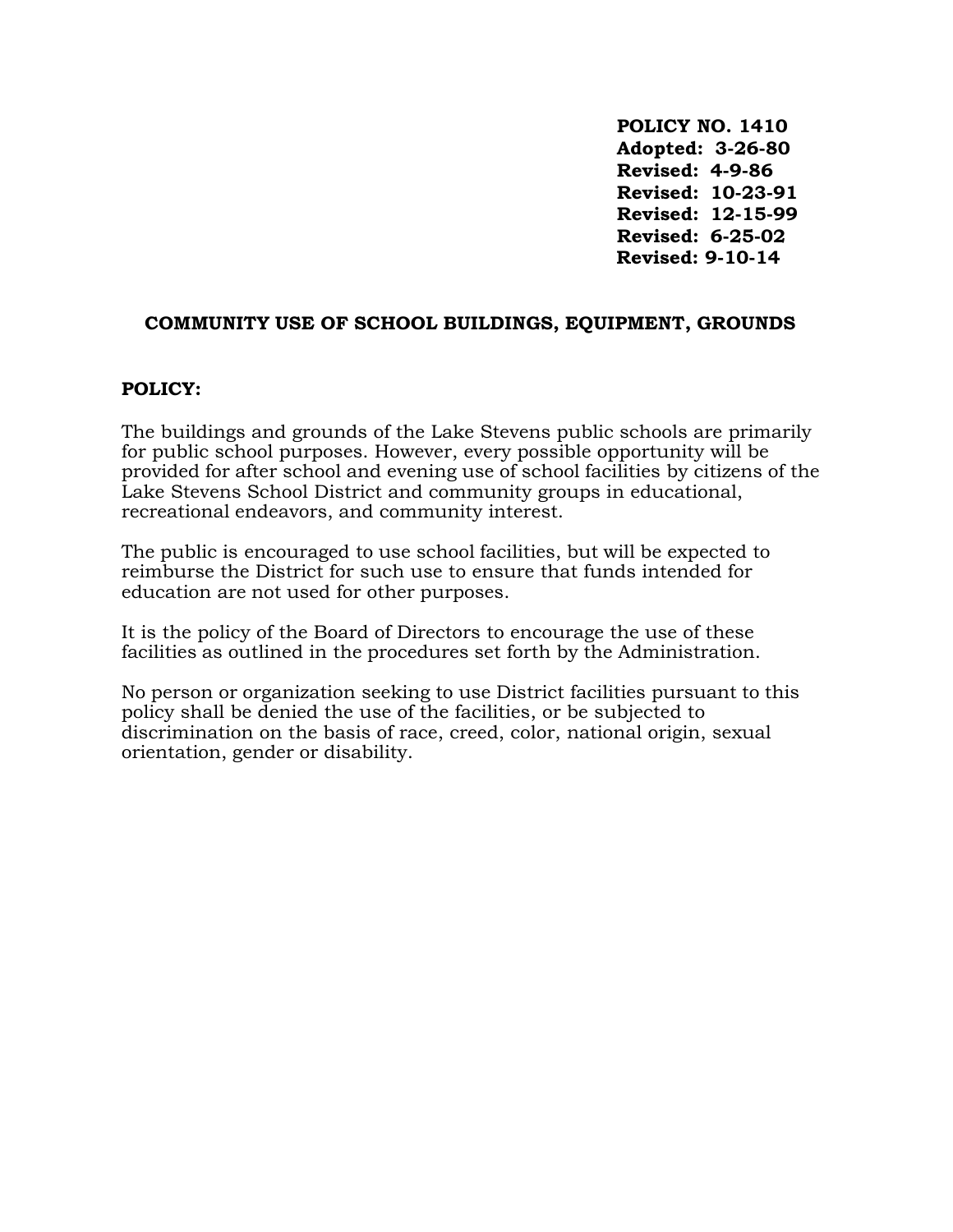**POLICY NO. 1410 Adopted: 3-26-80 Revised: 4-9-86 Revised: 10-23-91 Revised: 06-25-02 Revised: 10-26-05 Revised: 3-28-07 Revised: 9-9-09 Revised: 10-13-10 Revised: 9-10-14 Revised: 12-10-14 Revised: 8-23-17 Revised: 8-28-19 Revised: 9-8-21 Revised: 2-23-22**

### **COMMUNITY USE OF SCHOOL BUILDINGS, EQUIPMENT, GROUNDS**

#### **PROCEDURES:**

#### **1. Application Requirements**

Prior to the use of a facility, an application for use of buildings or grounds must be made through the Communications Office or District website. All information requested on the application must be provided by a responsible representative of the group requesting use of the facilities.

- a. The Communications Office designee shall approve the user request based on criteria set forth in this policy. Once the user approval is received, individuals and groups will utilize the District website to request facilities or buildings as well as dates and times. Approval for facility use must be received prior to the distribution of practice/game schedules or the promotion of any event. Assessment of charges, if applicable, will be determined by District personnel utilizing the fee schedule(s) set forth in this policy.
- b. Insurance: Groups using any Lake Stevens School District facility are required to supply the District with a Certificate of Insurance naming Lake Stevens School Districts an additional insured prior to occupying the premises. Coverage may be obtained through individual insurance companies or through the Washington Schools Risk Management Pool. Liability insurance with a minimum of \$1,000,000 per occurrence is required.
- c. Electronic copies of the facilities request(s) will be forwarded to the designated building representative and custodian.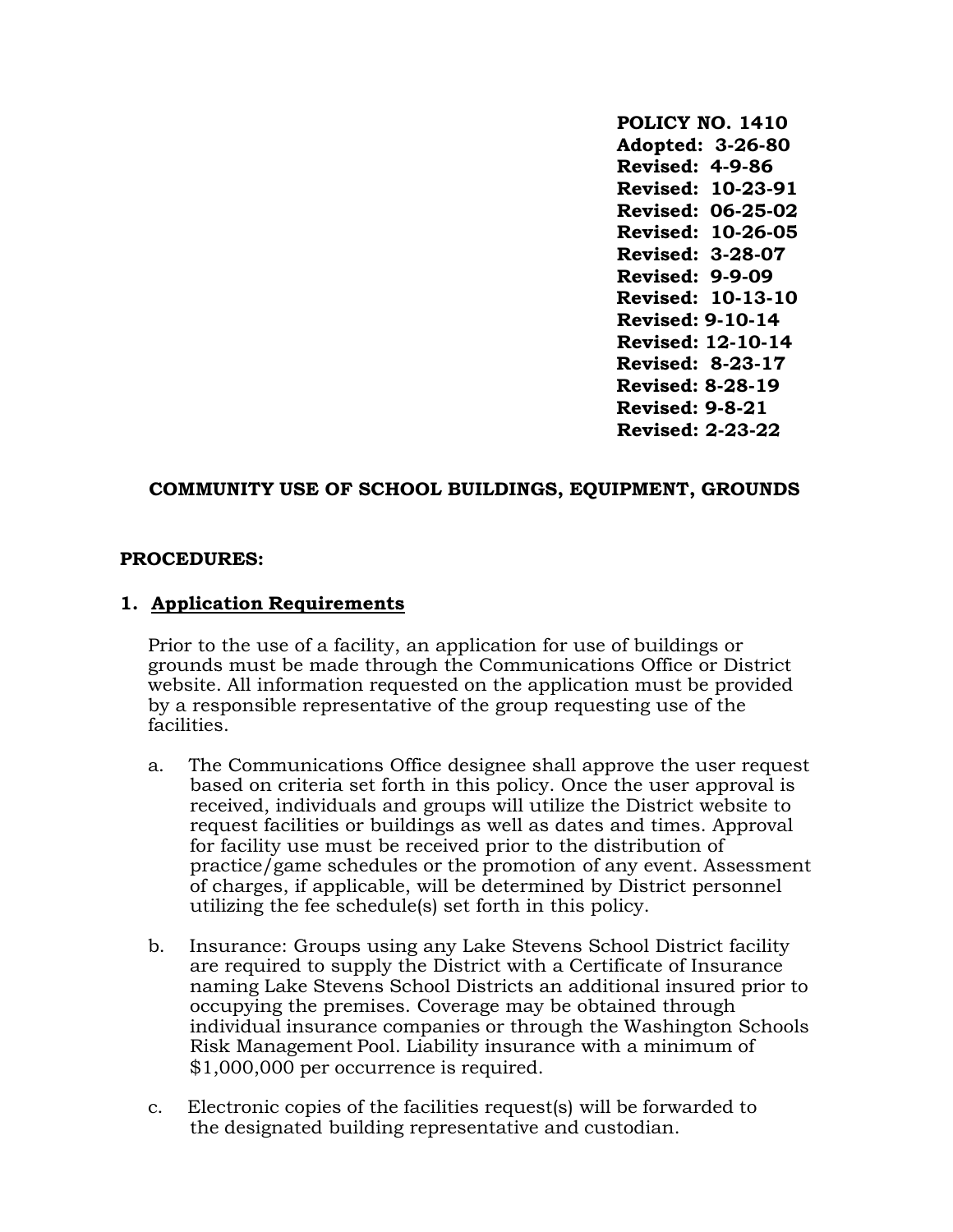- d. All applications and the Certificate of Insurance must be received by the Community Services Office at least five (5) days prior to the event.
- e. Application for the use of athletic facilities and fields will be accepted on a seasonal basis as follows:

Application Period

| a. August $1-15$  | Fall Season   | Sept. $1 - Nov. 15$         |
|-------------------|---------------|-----------------------------|
| b. October $1-15$ | Winter Season | Nov. $16 - \text{Mar. } 30$ |
| c. February 1-15  | Spring Season | Apr. $1 -$ Jun. 15          |
| d. May $1 - 15$   | Summer Season | Jun. $16 - Aug 30$          |

A single application may be made for a series of stated meetings of like character; however, a separate application must be made for meetings that deviate from the original application. Facilities utilized shall be limited to those specified on the application. Only approved applications constitute permits for the use of school facilities.

- f. It is not the intention of the Lake Stevens School District to provide a permanent meeting place for outside organizations.
- g. Applications will be considered and scheduled when submitted in the appropriate manner and it is determined that there is no conflict with Lake Stevens School District programs and activities. Facilities will be scheduled based on the priorities as noted in Section 6.
- h. Should office space, classroom, portable classroom, or other designated locations be vacant, the District may rent space on a monthly basis to government agencies or nonprofit agencies provided such rental would not be a disruption to the educational priorities of the school. Monthly fee schedules will be negotiated by the Superintendent and/or his/her designee and considered in accordance with the Classification Schedule.

# **2. Restrictions**

# **Rules of Conduct**

# **When school is in session, visitors to the school must report to the school office upon entering the campus.**

The school campus is open to public use during certain hours subject to compliance with the law and rules of conduct as described below.

### **Hours of Public Use**

• School Days: 4:00 PM to 10:00 PM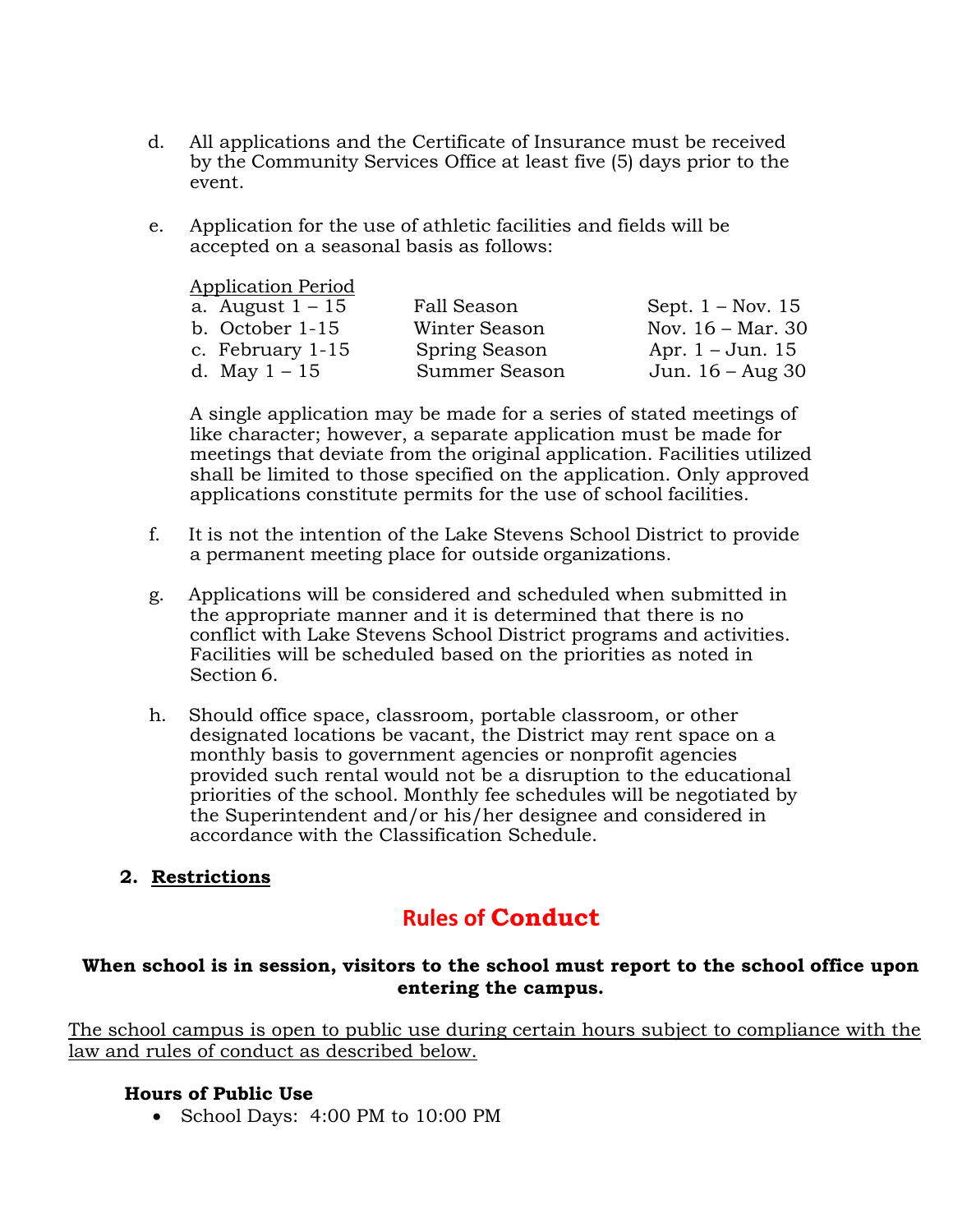- Non-School Days: 8:00 AM to 10:00 PM
- No Trespassing After 10:00 PM

# **Strictly prohibited at all times:**

- Firearms and weapons (RCW 9.41.280), explosives (RCW 70.74.191), fireworks, and open fires are not allowed.
- Alcoholic beverages, tobacco/nicotine products, THC products (exception: RCW 69.51A.220), and controlled substances (any unlawful narcotics or drugs) may not be used or possessed on campus.
- Dogs and other animals are not allowed (except service animals, RCW 49.60.040).
- Trespassing outside the posted hours for public use or use of campus facilities and fields without authorization is not allowed (RCW 9A.52.070/080).

# **Other rules of conduct:**

- Motorized vehicles must remain on access roads or driveways. Bicycles and scooters must remain on paved portions of the property.
- Food, chewing gum, sunflower seeds, and glass bottles are not allowed on sports courts, sports fields, or in play equipment areas.
- No fighting or unruly/disorderly behavior.
- No activity that damages or diminishes property.
- No foul, abusive, disruptive, or harassing language.
- All trash must be properly disposed of in designated receptacles or carried out.
- Use of athletic fields must be approved in advance (call 425-335-1500 to schedule).
- Compliance with other posted rules at sports courts, stadiums, and fields is required.
- Motor vehicles left in school parking lots outside of the hours the campus is open to public use may be towed/impounded.

# **Trespassing outside of posted hours for public use, trespassing after any exclusion warning is issued, and violation of any state/local law, may result in arrest and criminal charges.**

Violation of rules of conduct or any conduct that is beyond the bounds of reasonable behavior will result in expulsion from the premise and suspension of the privilege to use or visit school

Applications will not be approved for any use which, in the judgment of the Superintendent (or his/her designee), may not reflect a representative balance between student and adult activities, may be contrary to the best interest of the school or the educational program, or for which satisfactory sponsorship, insurance or adequate adult supervision is not provided. This shall include proper police and fire protection where necessary.

a. Access to school facilities and grounds shall be restricted to the specific areas requested or allowed by agreement. Storerooms, electrical panels, technology hub rooms, nurse's station, campus offices and other areas are expressly off limits.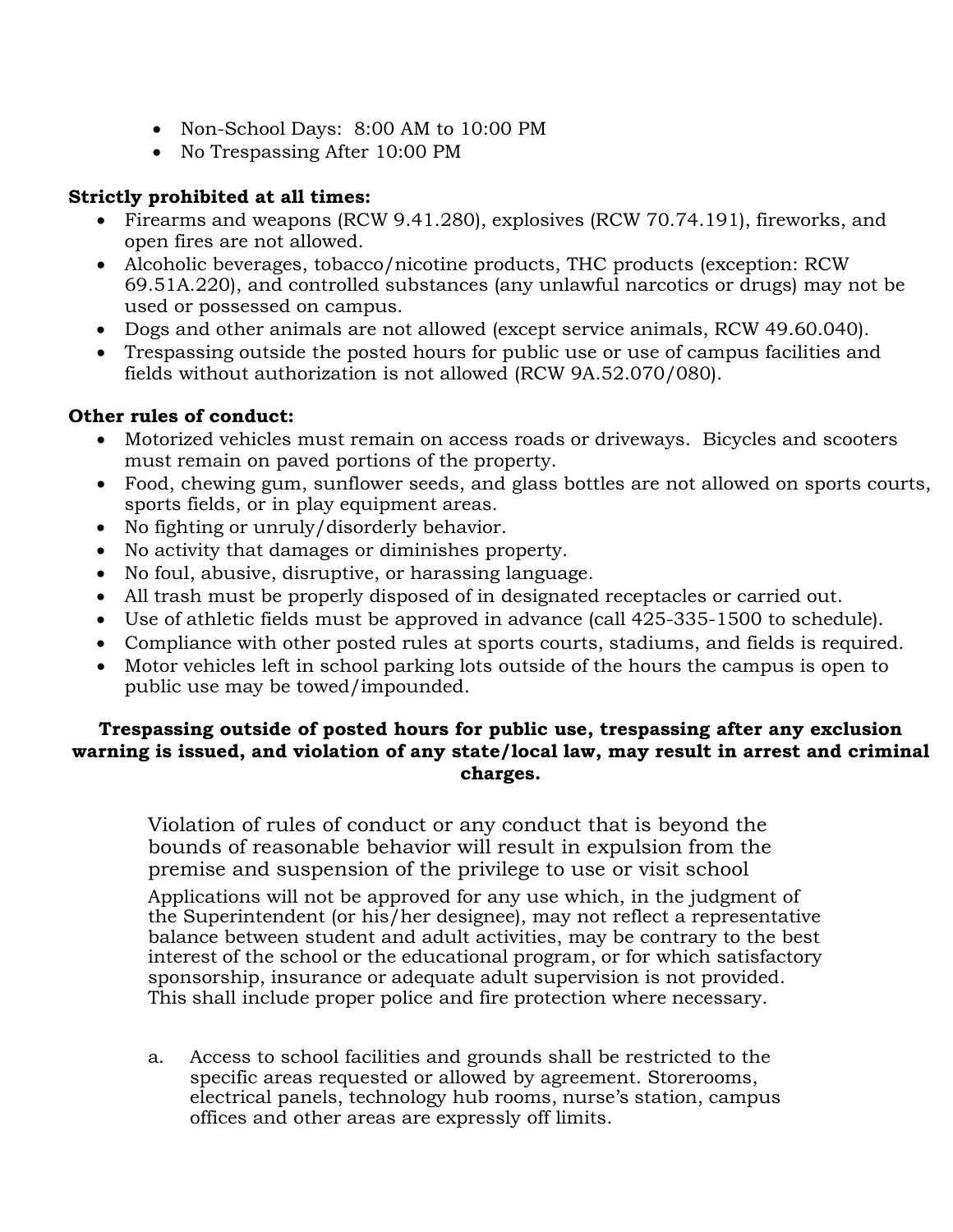- b. Except for the swimming pool, school facilities will not be rented for private parties including funerals and/or memorial services, unless expressly approved by the Superintendent.
- c. Applications will not be approved for any illegal activity or by any organization listed as subversive by the United States Attorney General.
- d. It is the applicant's responsibility to state on the application, in detail, the intended use of the facility.
- e. Keys to buildings or facilities will not be issued to user groups. The facilities will be opened by school District personnel or an authorized representative. Exceptions may only be made by the Superintendent or his/her designee. A member of the District's custodial staff, the principal, or his/her designee must be present whenever community activities take place within a building.
- f. A member of the Food & Nutrition Services staff must be present whenever community activities require the use of thekitchen.
- g. No decoration or the application of material to walls or floors will be allowed without the permission from authorized District personnel.
- h. No electrical wiring is to be changed and no part of the District's facilities may be modified under any circumstances.
- i. No part of any emergency device such as fire alarms or emergency lighting or windows may be covered up or obstructed. Emergency access shall never be obstructed or blocked for any reason. The number of participants and guests shall not exceed the authorized capacity of the facility and the use of open flames and/or candles is prohibited.
- j. Profane language, possession or use of alcohol, illegal substances, firearms, dangerous weapons, boisterous conduct, betting, or other forms of gambling are not be permitted on school premises.

Weapons: All weapons are prohibited on District property References:

District Policy No. 1610, RCW 9.41.250-280, RCW 28A.600.210-240, with the exception of law enforcement officers.

k. Tobacco: Any use of tobacco and nicotine products and delivery devices by staff, students, visitors, or community members is prohibited on school district property. Possession or distribution of tobacco and nicotine products and delivery devices by minors is prohibited. This shall include all district buildings, grounds, and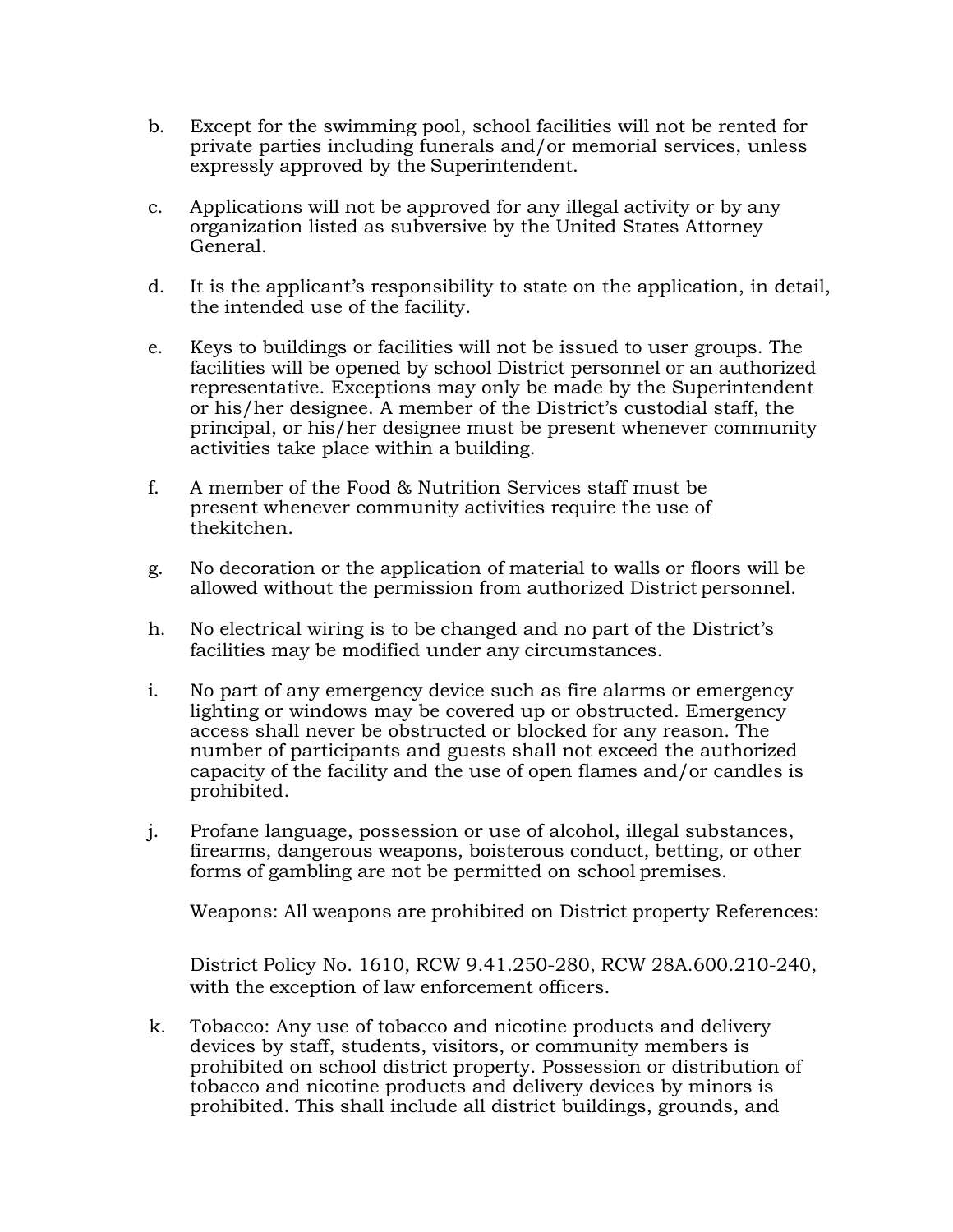district-owned vehicles. References: District Policy No. 4505, RCW 28A.210.310.

- l. Gym shoes shall be required for all activities taking place on the wood gym floors.
- m. The District reserves the right to cancel use due to emergency situations, power outages or inclement weather. Further, the District reserves the right to revoke a license to use the District's facilities, without advance notice or reason and without incurring liability.
- n. Community groups that repeatedly schedule school facilities but do not use them are subject to utility fees and requests for future use may be denied.
- o. Youth organizations engaged in sports activities and using school facilities must submit a signed statement of compliance with the policies described in RCW 28A.600.190, for the management of concussions and head injury in youth sports.
- p. Cost of all repairs for damage to facilities, except normal wear and tear, will be charged to the responsible party. Abuse or misuse of facilities or non-payment of required repairs will result in a loss of facility-use privileges for the responsible party. When a larger organization sponsors an individual or team, the larger organization is considered to be the responsible party.
- q. All facilities will be monitored for risk of damage due to high impact activities or weather-related wear. The District may close facilities at any time as needed for safety reasons or maintenance activities. The condition of high school and middle school athletic facilities used for competition is especially important to District athletic programs and will be monitored closely.
- r. The District reserves the right to assign priorities and reduce fees based on equality and diversity in accordance with federal and state law and District policy. The District reserves the right to add a utility surcharge based on fluctuating energy costs and the right to cancel or revise any approved facility use request whenever it is in the best interest of the District at its sole discretion.
- s. Youth sports groups are permitted to have a portable bathrooms delivered to sites for group's use. The bathroom must be placed in a location that is not impactful to the building and is to be regularly maintained at the expense of thegroup. The District reserves the right to have the bathroom removed at any time.
- t. Portable bathrooms must be removed from the site within 10 days of the lastfield use.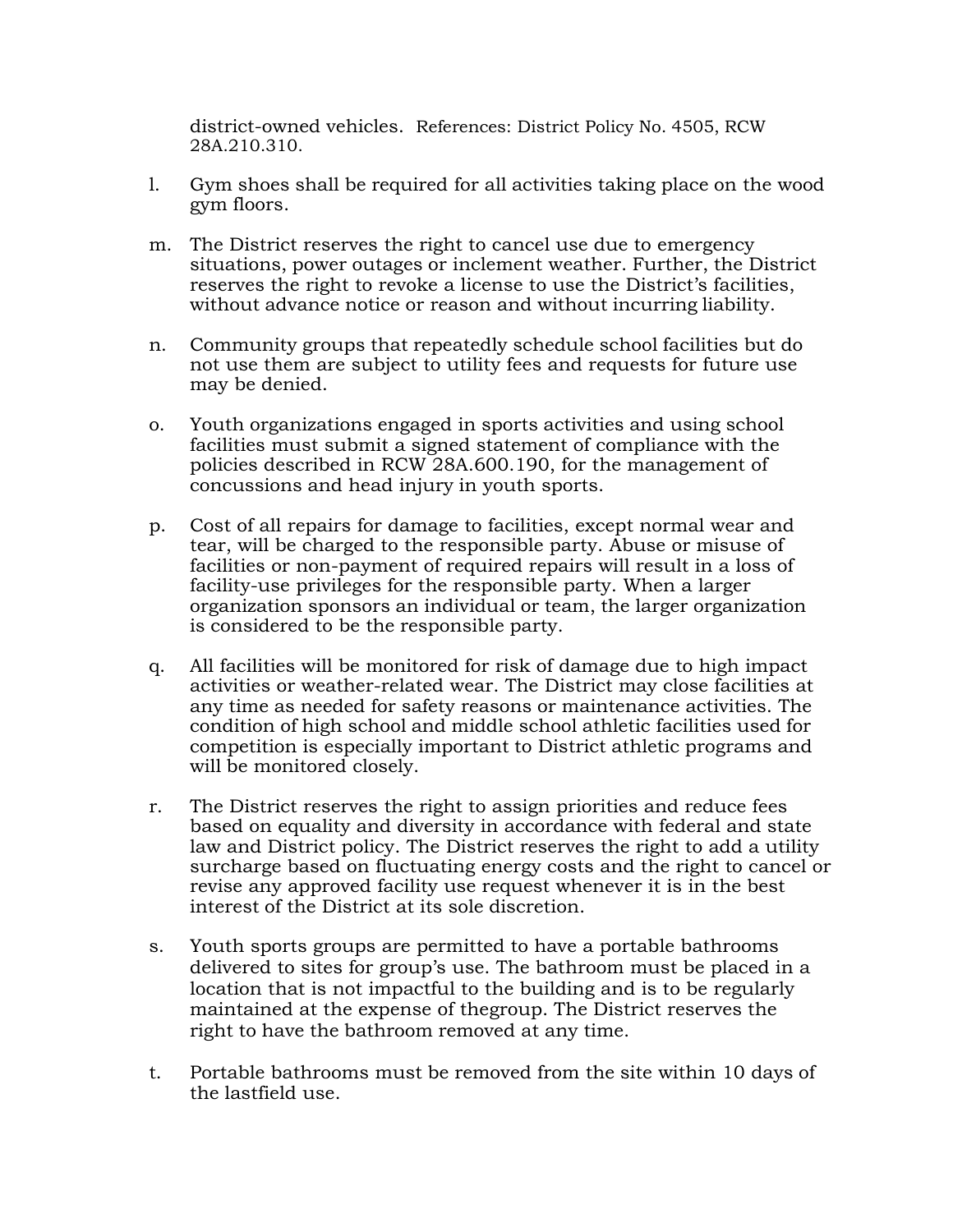- u. Conditional Use Permit for Cavelero Mid High School specifically prohibitstemporary lighting.
- v. Metal cleats cannot be worn on turf fields. No activities on the tracks are allowedwhile wearing any cleats. This includes warming up or walking.

# **3. Applicant's Responsibility**

- a. Application for a school facility shall constitute acceptance by the applicant of the responsibility for any damage done as a result of his/her use and willingness to comply with all rules and regulations regarding the use of school facilities as prescribed by the School Board. In the event of damages, applicants shall accept the estimate of the amount of same as made by the Assistant Superintendent of Business Services.
- b. With the exception of sole negligence or willful misconduct by the Lake Stevens School District, the applicant agrees to protect, indemnify and hold the District harmless for all liability resulting from the use of requested facilities.
- c. The applicant must provide satisfactory adult supervision of all activities at all times and must comply with safety-related directives issued by in-building or emergency services personnel.
- d. Before leaving the building or grounds, all groups will pick up, clean, and put in order the facility used by them for their activity. Failure to do so could result in additional charges.
- e. The applicant will notify the Communications Office of any cancellation of previously scheduled facilities in ample time (no less than 24-hours) to plan accordingly. In case of failure to do so, the District may bill for "actual cost" expenses incurred in preparation for use of the facilities requested, including the assessment of utility charges.
- f. Vehicles shall park only in designated parking spaces. Parking in fire lanes is strictly prohibited. No vehicles may drive off of designated drives and onto sidewalks, grass or track surfaces. Any damage caused by violation of this rule will be the responsibility of the user.
- g. No food or drink (excluding clear water) is allowed on tracks or turf fields.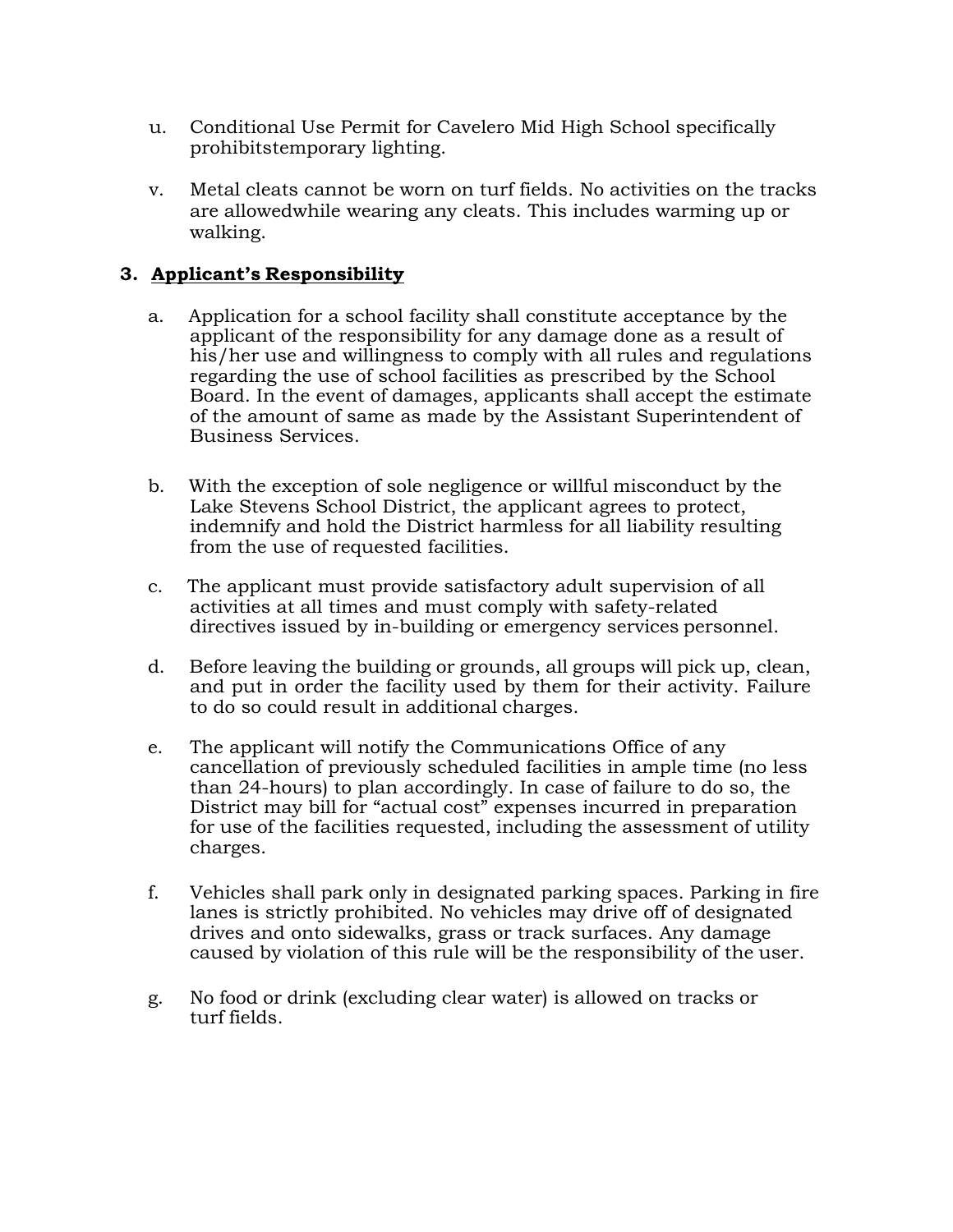### **4. Payments**

- a. All basic charges and charges for District-required buildings and personnel services performed by school District employees shall be arranged by and paid to the Communications Office. Organizations or groups are not to make any payment directly to on-duty school employees or make any individual arrangements with employees as to service charges. User charges will be established by the Board of Directors as an addendum to these basic procedures and are found on the Facilities Fee Schedule as attached.
- b. Payment will be made upon receipt of an invoice from the District. Organizations using facilities on a monthly basis will be billed monthly by the Communications Office. Payments are expected to bepaid in full on a monthly basis.

# **5. Right Reserved to Revoke Permits**

- a. The School Board reserves the right to cancel any permit given and to refund any payment made for the use of school buildings or grounds where it deems such action advisable and in the best interest of the school District to modify its policies at any time.
- b. Falsification of information on the application form will result in revocation of the use of facilities.

# **6. Classification of Organizations for Facility Rental and Use**

The District believes that the primary beneficiary of the District's facilities should be children. As a result, after the District's own use, priority will be given to non-profit organizations serving Lake Stevens School District students.

# **Classification I**

Lake Stevens School District Activities Lake Stevens School District Community Education Program Lake Stevens Education Foundation PTA Parent Booster Clubs Scout Groups Camp Fire Groups 4-H Groups

# **Classification II**

a. Nonprofit parent, staff, or citizen groups for schools or character building or child welfare, athletic teams serving a majority (80%) of

Lake Stevens School District residents, and groups concerned with public safety and public information of benefit to the citizens residing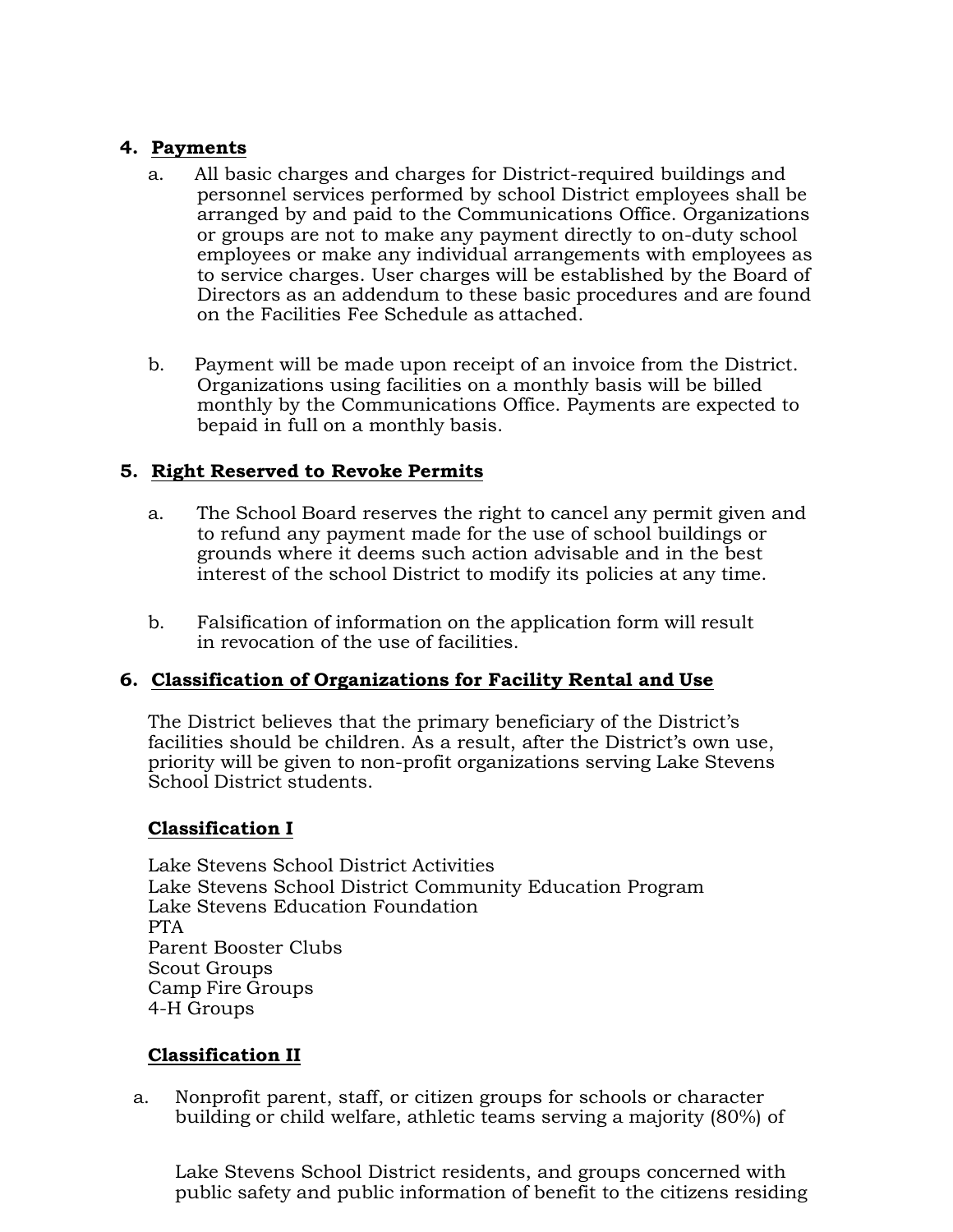in Lake Stevens School District. The classification may include but not be limited to:

Lake Stevens Junior Athletic Association\* Lake Stevens Youth Football\* Lake Stevens Little League\* Lake Stevens Soccer Club\* Lake Stevens Basketball Club\* Lake Stevens Baseball Club\* Lake Stevens Adult Athletic Associations\* Early Learning Centers, Preschools & Licensed Daycares\* Boys & Girls Club\* YMCA of Snohomish County\* Lake Stevens Fire Department Lake Stevens Police Department Snohomish County Sheriff Department Lake Stevens School District bargaining groups

\*\$5.00 fee per athlete or participant, per season

- b. Nonprofit youth athletic teams or groups serving 51-79% of Lake Stevens School District residents. Teams/groups in Youth Classification IIB will be scheduled after IIA teams/groups and pay a base facility use fee of \$100.00 per season and a fee of \$5.00 per athlete/participant per season.
	- 51 79% of team, \$100 per season and \$5.00 per athlete/participant
- c. Nonprofit youth athletic teams or groups serving 25-50% of Lake Stevens School District residents. Teams/groups in classification IIC will be scheduled after teams/groups in IIA and IIB and will pay a base facility fee of \$200.00 per season and a fee of \$5.00 per athlete/participant per season.

#### **Classification III**

Certain nonprofit groups devoted to community interest, public agencies, commissions, political parties whose activities generally take place within the geographical confines of the Lake Stevens School District. This classification would include, but not be limited to:

Aquafest Local Civic Clubs Lake Stevens Lions Lake Stevens Kiwanis Private K-12 Schools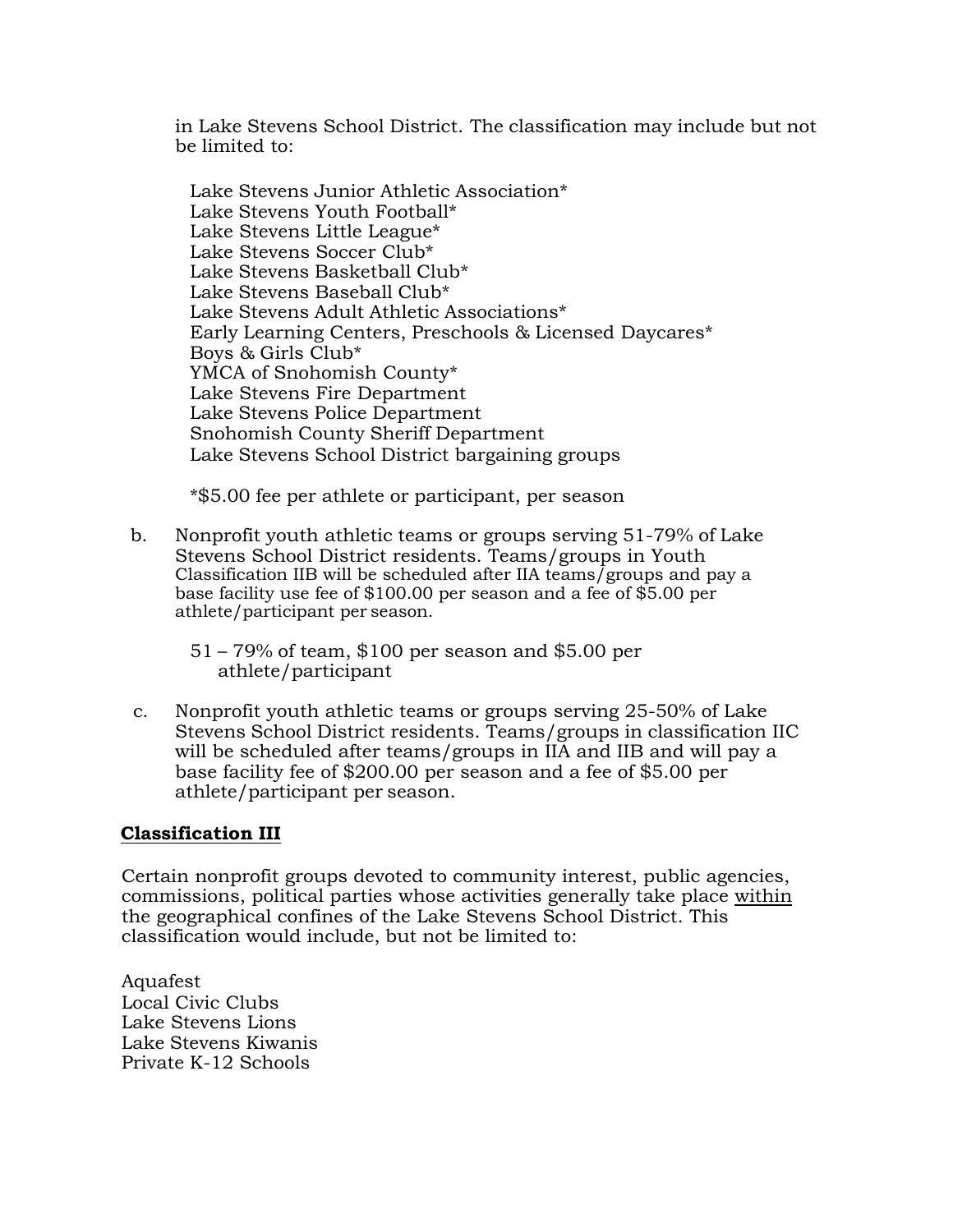Lake Stevens Rotary Lake Stevens Home Owners Associations Lake Stevens Ministerial Association Lake Stevens Chamber of Commerce Snohomish County PUD Lake Stevens Churches Civic or governmental meetings that specifically target Lake Stevens' community members

#### **Classification IV**

Certain nonprofit groups devoted to community interest of child welfare or adult athletic groups, whose activities generally serve a majority of those who live outside the geographical confines of the Lake Stevens School District. This classification would include but not be limited to:

Snohomish County Churches Post Season County Teams Snohomish County Civic Clubs Snohomish County Democrats Snohomish County Republicans Snohomish County Planning Commission Snohomish County Public Works Dept. Snohomish County Adult or Youth Athletic Groups Washington State Department of Transportation

### **Classification V**

Includes organizations or individuals using school facilities for profit. This classification would include, but not be limited to:

Professional or semiprofessional athletic teams Private instruction Profit making endeavors of groups in Classifications III and IV

### **Priority for Use of School Facilities**

Classification I (Lake Stevens School District Activities) will have first priority for the use of all facilities, which may result in other groups having to reschedule their activities. Attempts shall be made to maintain a representative balance between various student groups and also between student and adult groups.

- Priority 1 Classification I
- Priority 2 Classification IIA
- Priority 3 Classification IIB
- Priority 4 Classification IIC
- Priority 5 Classification III
- Priority 6 Classification IV
- Priority 7 Classification V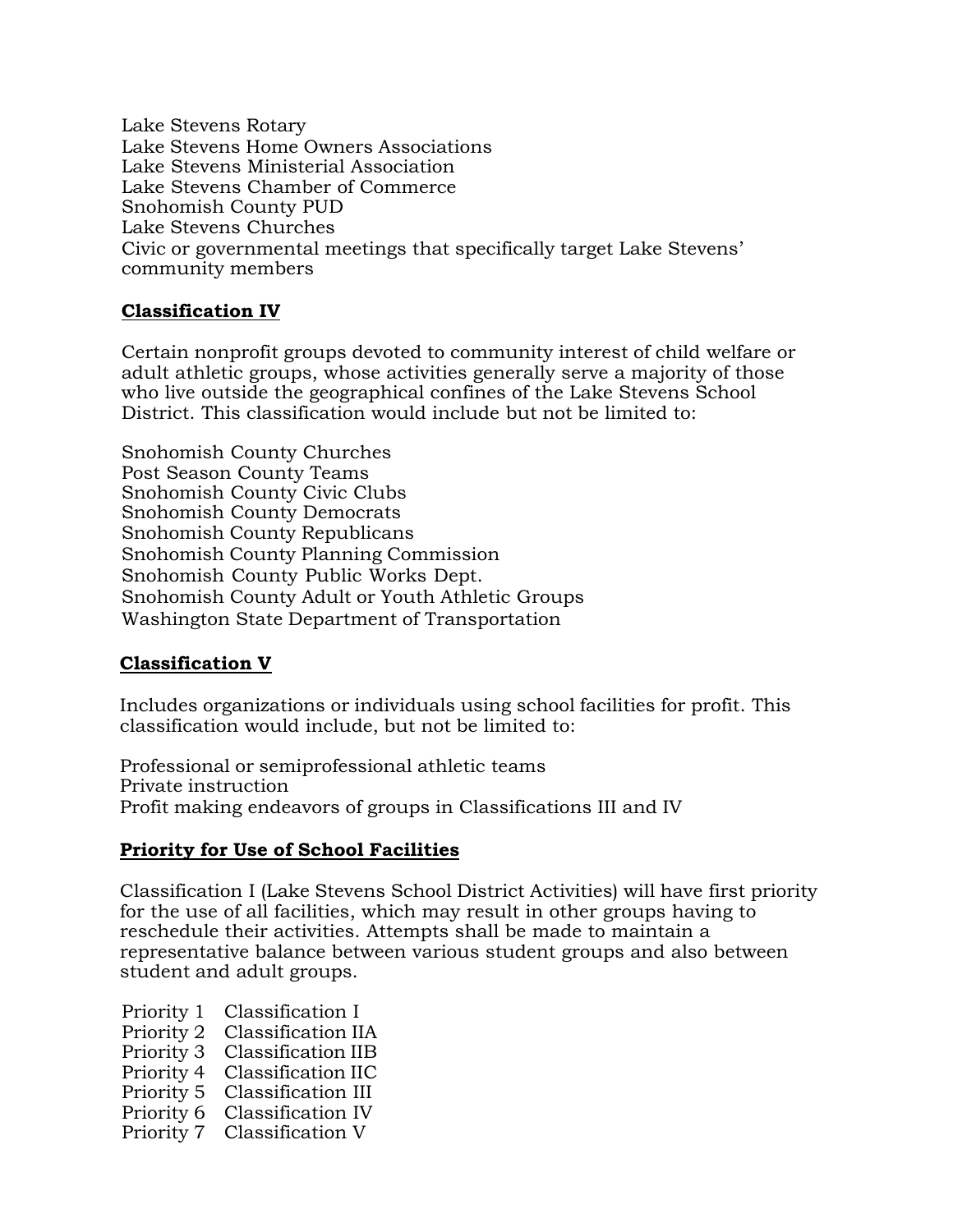# **Facilities Fee Schedule**

- There will be no rental fees for Classification I or IIA, provided use of facilities does not result in additional expense for custodial overtime, special equipment, food or technical services staff. Any such fees may be waived at the discretion of the Superintendent or his/her designee.
- For classification IIA teams or groups using District cafeterias, gymnasiums or fields there will be a \$5.00 charge per participant, per season, to cover the cost of utilities and supplies.
- For Classification II through VII, the current custodial overtime rate plus mandatory benefits will be added to the rental fees when extra time is required for preparation and cleaning of facilities by the custodian. On school nights the renter pays only for the extra time it takes the custodian to prepare and restore the facility or if the custodian is required to stay beyond his/her normal work day.
- When no custodian is regularly scheduled, the current custodial overtime rate plus mandatory benefits will apply for all hours the building is occupied, with a minimum of two (2) hours (Saturday, Sunday, holidays, school vacation). Additional fees for facilities may be added to the base price depending on cost to the District for facilitation, utilities, holiday differential pay, etc.
- If custodial or facilitation services are required but the Districts unable to provide adequate custodial or facilitation support, an application for use may be denied and prior approval may be revoked.
- Whenever a kitchen facility is used, a food services staff member must be present. Actual labor costs for kitchen supervision and/or staffing will be billed to the user based on the services and supplies required.
- All "per event" charges are based on two (2) hours minimum usage. In addition, for Group V activities in the nature of large profit making endeavors, such as concerts or professional athletic contests, a special rate will be negotiated which may include a portion of the gross receipts.
- The rates and fees that are to be adjusted will be taken before the Board each year. The Board may decide to approve or reject the rate and fee changes in whole or in part.
- Where available, access to Wi-Fi will be provided as a portion of the utility fee with the understanding that access to public Wi-Fi is filtered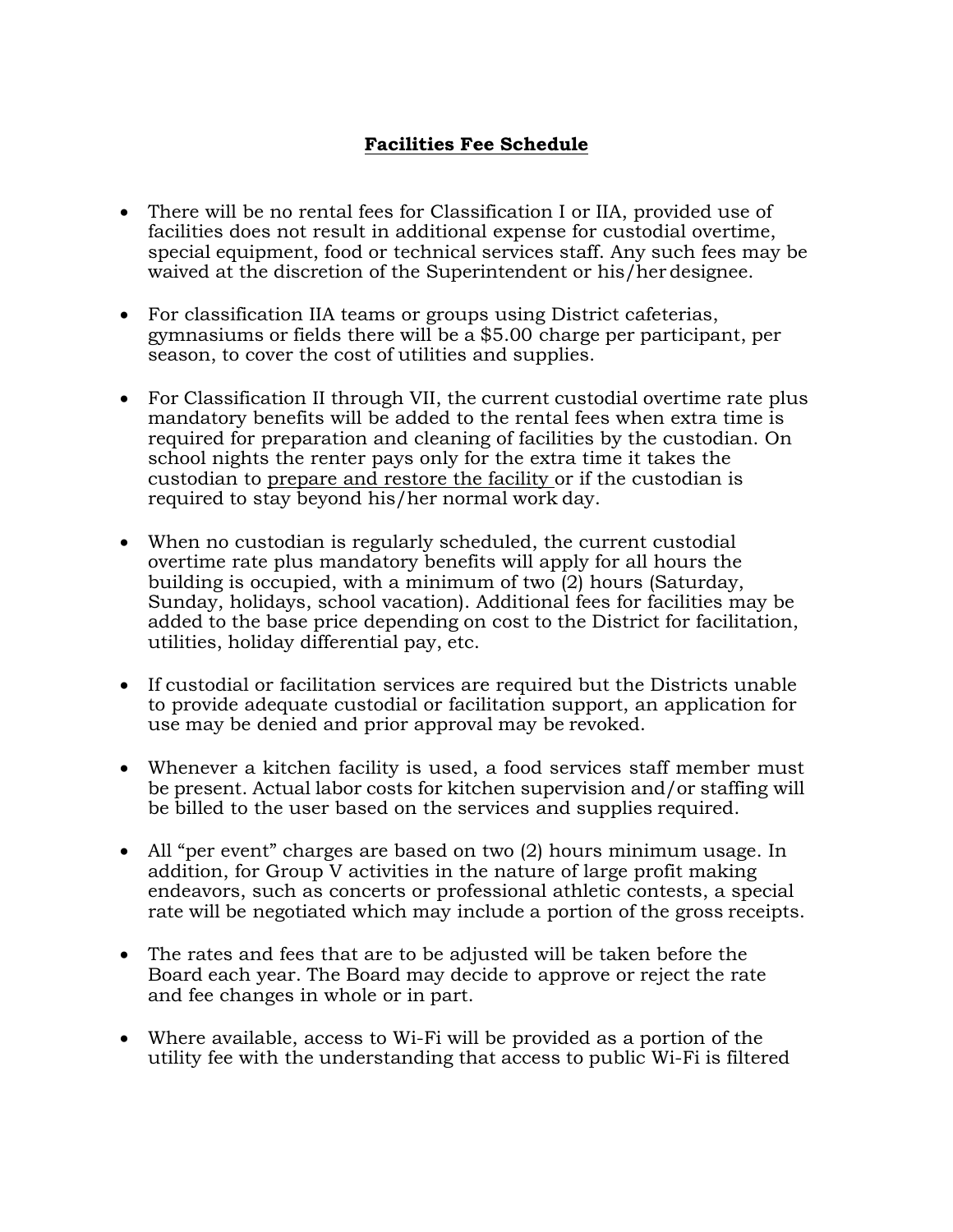and bandwidth is limited.

 The use of classroom AV equipment, computers and/or projectors is not allowed.

Said fees and rates shall include, but not be limited to, the following attachments:

### **Building Use Fees**

#### *LAKE STEVENS HIGH SCHOOL & CAVELERO MID HIGH SCHOOL*

| <b>Classification</b> |                | $\mathbf{I}$                                | ш                                                     | IV                                                    | V                                                       |
|-----------------------|----------------|---------------------------------------------|-------------------------------------------------------|-------------------------------------------------------|---------------------------------------------------------|
|                       |                |                                             | Per hour                                              | Per hour                                              | Per hour                                                |
| Classroom             | NC.            | UF per hour                                 | \$10                                                  | \$25                                                  | \$40                                                    |
| Library               | NC             | UF per hour                                 | \$15                                                  | \$55                                                  | \$85                                                    |
| Cafeteria             | N <sub>C</sub> | UF                                          | \$\$25                                                | \$65                                                  | \$95                                                    |
| Kitchen               | N <sub>C</sub> | UF per hour<br>plus kitchen<br>staff person | \$20 per hour<br>plus food<br>service staff<br>person | \$75 per hour<br>plus food<br>service staff<br>person | $$110$ per hour<br>plus food<br>service staff<br>person |

#### *NORTH LAKE & LAKE STEVENS MIDDLE SCHOOLS*

| <b>Classification</b> |                | п                                                   | Ш                                                     | IV                                                    | v                                             |
|-----------------------|----------------|-----------------------------------------------------|-------------------------------------------------------|-------------------------------------------------------|-----------------------------------------------|
|                       |                |                                                     | Per hour                                              | Per hour                                              | Per hour                                      |
| Classroom             | NC             | UF                                                  | \$10                                                  | \$20                                                  | \$35                                          |
| Library               | N <sub>C</sub> | UF                                                  | \$15                                                  | \$35                                                  | \$60                                          |
| Cafeteria             | N <sub>C</sub> | UF                                                  | \$20                                                  | \$45                                                  | \$80                                          |
| Kitchen               | NC             | UF per hour<br>plus food<br>service staff<br>person | \$20 per hour<br>plus food<br>service staff<br>person | \$50 per hour<br>plus food<br>service staff<br>person | \$65 per hour<br>plus kitchen<br>staff person |

#### *ELEMENTARY SCHOOLS: GLENWOOD, HIGHLAND, HILLCREST, MT. PILCHUCK, SKYLINE, STEVENS CREEK, SUNNYCREST and the EARLY LEARNING CENTER*

| <b>Classification</b> | $\mathbf{r}$<br>щ, | ш        | <b>TV:</b><br>. . |          |
|-----------------------|--------------------|----------|-------------------|----------|
|                       |                    | Per hour | Per hour          | Per hour |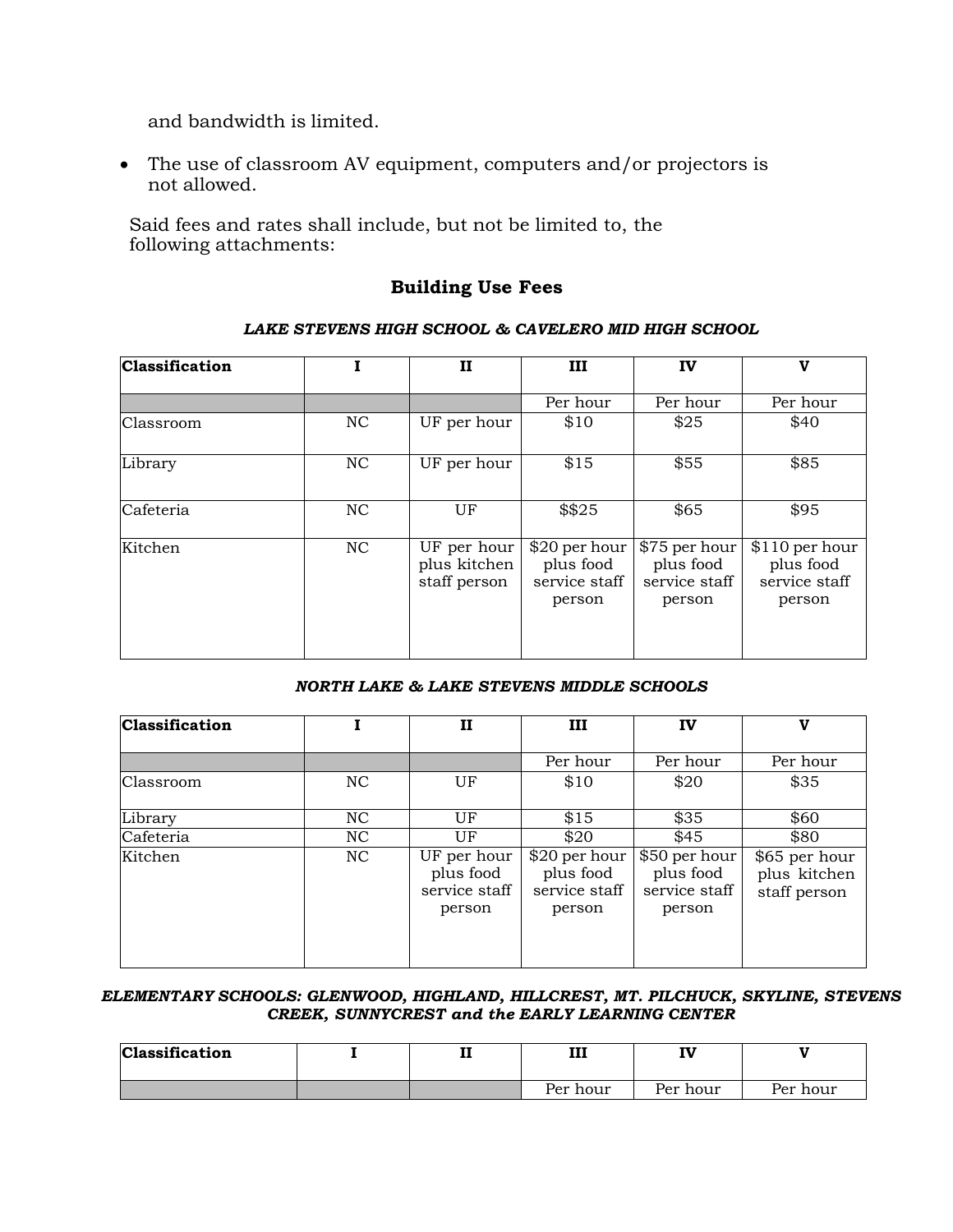| Classroom                   | NC        | UF | \$10 | \$15 | \$35 |
|-----------------------------|-----------|----|------|------|------|
| Library                     | NC        | UF | \$15 | \$30 | \$60 |
| Cafeteria/Multi-<br>purpose | NC        | UF | \$20 | \$45 | \$70 |
| Kitchen                     | NC        | UF | \$18 | \$50 | \$55 |
| Music Room                  | NC        | UF | \$10 | \$20 | \$35 |
| Covered Play Area           | <b>NC</b> | NC | \$5  | \$10 | \$20 |

#### *EDUCATIONAL SERVICE CENTER*

| <b>Classification</b>      |    | п  | ш        | IV       | v        |
|----------------------------|----|----|----------|----------|----------|
|                            |    |    | Per hour | Per hour | Per hour |
| Room ABC<br>(Capacity 130) | NC | UF | \$20     | \$45     | \$85     |
| Room A<br>(Capacity 85)    | NC | UF | \$15     | \$35     | \$65     |
| Room B<br>(Capacity 26)    | NC | UF | \$10     | \$25     | \$45     |
| Room C<br>(Capacity 13)    | NC | UF | \$5      | \$15     | \$25     |

Gym/Fields/Stadium– See gym/field schedule

UF = Utility Fee (\$10 per hour)

Food & Nutrition Services staff person - \$32 per hour

# *TURF FIELDS, GYMS, GRASS FIELDS RENTAL FEE SCHEDULE*

| <b>Classification</b>                                   |           | <b>IIA</b>                                                              | <b>IIB</b>                                                                           | <b>IIC</b>                                                                           | ш                                                                                      | IV                                                              | $\mathbf v$                                                                |
|---------------------------------------------------------|-----------|-------------------------------------------------------------------------|--------------------------------------------------------------------------------------|--------------------------------------------------------------------------------------|----------------------------------------------------------------------------------------|-----------------------------------------------------------------|----------------------------------------------------------------------------|
| Gymnasiums<br>(LSHS & CAV)                              | NC        | \$5 per athlete<br>per season                                           | \$5 per<br>athlete &<br>\$100<br>per season                                          | \$5 per athlete<br>& \$200 per<br>season                                             | \$35<br>per hour                                                                       | \$85<br>per hour                                                | \$130<br>per hour                                                          |
| Turf Fields<br>(Min. 2 hour)<br>rental)<br>(LSHS & CAV) | <b>NC</b> | \$5 per athlete<br>per season \$40<br>per hour for<br>field facilitator | 5 per athlete,<br>\$100~per<br>season &<br>\$40 per hour<br>for field<br>facilitator | \$5 per athlete,<br>\$200 per season<br>$& $40$ per hour<br>for field<br>facilitator | $$50~\mathrm{per}$<br>hour &<br>$$40~\mathrm{per}$<br>hour for<br>field<br>facilitator | \$75 per hour<br>& \$40 per<br>hour for<br>field<br>facilitator | $$200~\mathrm{per}$<br>hour & \$40<br>per hour for<br>field<br>facilitator |
| Stadium Lights<br>per hour<br>(LSHS only)               | NC        | \$20<br>per hour                                                        | \$20<br>per hour                                                                     | \$20<br>per hour                                                                     | \$20<br>per hour                                                                       | \$20<br>per hour                                                | \$20<br>per hour                                                           |
| Concession<br>Stand (small at<br>LSHS only)             | NC        | \$20<br>per hour                                                        | \$20<br>per hour                                                                     | \$20<br>per hour                                                                     | \$20<br>per hour                                                                       | \$20<br>per hour                                                | \$20<br>per hour                                                           |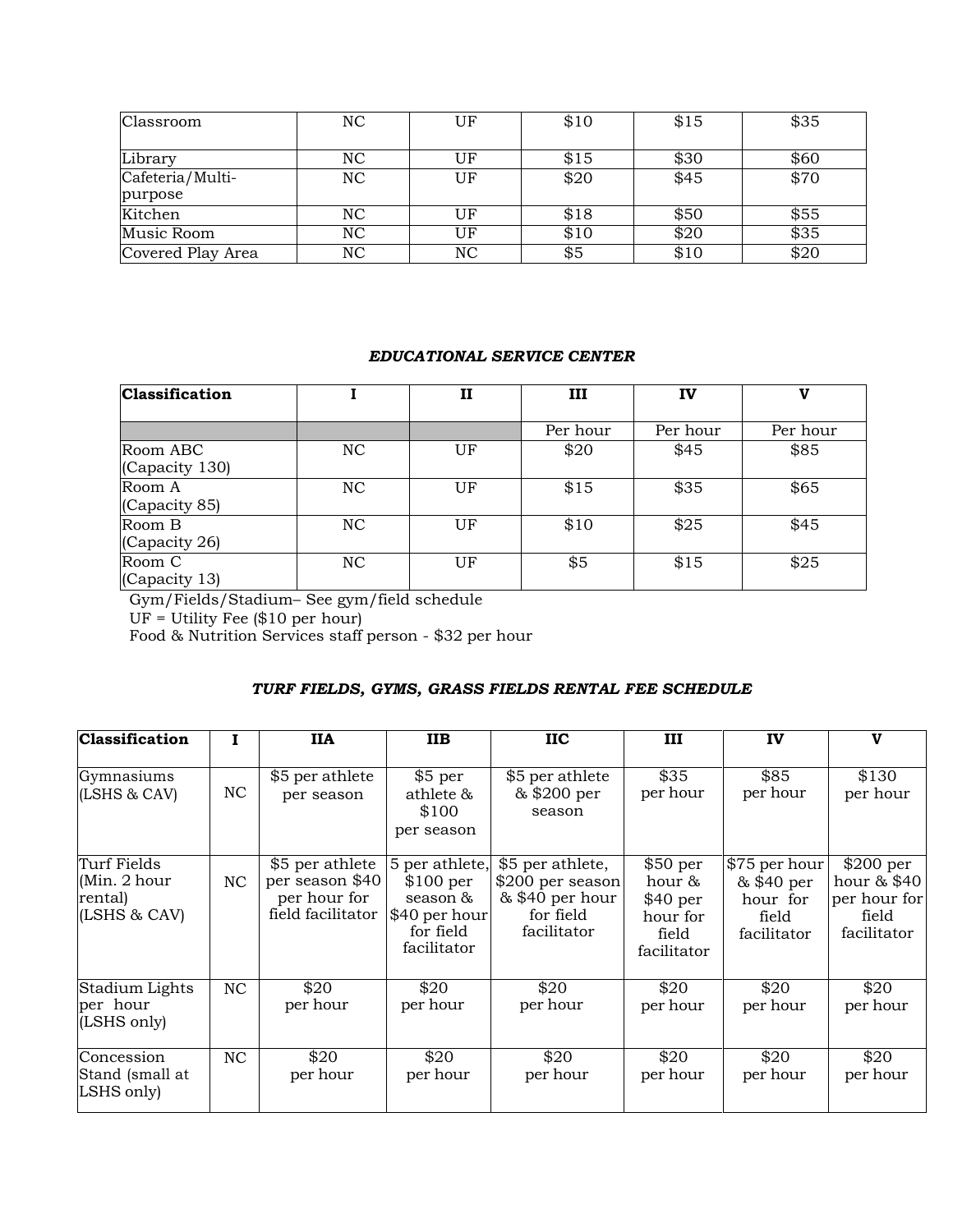| Press Box/                    | $\rm NC$  | \$20                                   | \$20                     | \$20                              | \$30                   | \$40                                                    | \$50                   |
|-------------------------------|-----------|----------------------------------------|--------------------------|-----------------------------------|------------------------|---------------------------------------------------------|------------------------|
| Public Address                |           | per hour                               | per hour                 | per hour                          | per hour               | per hour                                                | per hour               |
| System<br>Scoreboard          |           |                                        |                          |                                   |                        |                                                         |                        |
| (LSHS only)                   |           |                                        |                          |                                   |                        |                                                         |                        |
|                               |           |                                        |                          |                                   |                        |                                                         |                        |
| Softball Field                | <b>NC</b> | \$5 per athlete                        | \$5 per                  | $\overline{$}5$ per               | \$25                   | \$40                                                    | \$70                   |
| (LSHS & CAV)                  |           | per season &                           | athlete,                 | athlete, \$200                    | per hour &             | per hour &                                              | per hour               |
|                               |           | \$40 per hour for<br>field facilitator | \$100                    | per season &<br>\$40 per hour for | $$40~\mathrm{per}$     | \$40 per hour                                           | & \$40 per<br>hour for |
|                               |           |                                        | per season<br>& \$40 per | field facilitator                 | hour for<br>field      | for field<br>facilitator                                | field                  |
|                               |           |                                        | hour for field           |                                   | facilitator            |                                                         | facilitator            |
|                               |           |                                        | facilitator              |                                   |                        |                                                         |                        |
|                               |           |                                        |                          |                                   |                        |                                                         |                        |
| <b>Baseball Field</b>         | NC        | \$5 per athlete                        | \$5 per                  | \$5 per athlete,                  | \$25~per               | \$40 per hour                                           | \$70 per               |
| (LSHS & CAV)                  |           | per season &                           |                          | athlete, \$100 \$200 per season   | hour & \$40            | & \$40 per                                              | hour & \$40            |
|                               |           | \$40 per hour for<br>field facilitator | per season<br>& \$40 per | & \$40 per hour<br>for field      | field                  | per hour for hour for field per hour for<br>facilitator | field                  |
|                               |           |                                        | hour for field           | facilitator                       | facilitator            |                                                         | facilitator            |
|                               |           |                                        | facilitator              |                                   |                        |                                                         |                        |
|                               |           |                                        |                          |                                   |                        |                                                         |                        |
|                               |           |                                        |                          |                                   |                        |                                                         |                        |
| Tennis Courts<br>(LSHS & CAV) | NC        | $\overline{\text{NC}}$                 | $\overline{\text{NC}}$   | \$6 per hour                      |                        | \$8 per hour \$10 per hour                              | \$15~per<br>hour       |
| *no charge for                |           |                                        |                          |                                   |                        |                                                         |                        |
| individual use                |           |                                        |                          |                                   |                        |                                                         |                        |
| of tennis                     |           |                                        |                          |                                   |                        |                                                         |                        |
| courts                        |           |                                        |                          |                                   |                        |                                                         |                        |
|                               |           |                                        |                          |                                   |                        |                                                         |                        |
| Middle School                 | <b>NC</b> | \$5 per athlete                        | \$5 per                  | \$5 per athlete                   | \$25                   | \$35                                                    | \$70                   |
| Grass, Football,              |           | per season                             | athlete &                | & \$200                           | per hour               | per hour                                                | per hour               |
| Baseball &                    |           |                                        | \$100                    | per season                        |                        |                                                         |                        |
| Softball Fields               |           |                                        | per season               |                                   |                        |                                                         |                        |
| and Tracks                    |           |                                        |                          |                                   |                        |                                                         |                        |
| Elementary                    | NC        | \$5 per athlete                        | \$5 per                  | \$5 per athlete                   |                        |                                                         |                        |
| Gymnasiums                    |           | per season                             | athlete &                | & \$200                           |                        |                                                         |                        |
|                               |           |                                        | \$100                    | per season                        |                        |                                                         |                        |
|                               |           |                                        | per season               |                                   |                        |                                                         |                        |
| Highland &                    | $\rm NC$  | \$5 per athlete                        | \$5 per                  | \$5 per athlete                   | \$25                   | \$35                                                    | \$50                   |
| <b>Stevens Creek</b>          |           | per season                             | athlete &                | & \$200                           | per hour               | per hour                                                | per hour               |
| Elementary                    |           |                                        | \$100                    | per season                        |                        |                                                         |                        |
| Gyms                          |           |                                        | per season               |                                   |                        |                                                         |                        |
| Elementary                    | $\rm NC$  | \$5 per                                | \$5 per                  | \$5 per athlete                   | $\sqrt{$12}$           | \$35                                                    | \$70                   |
| Fields                        |           | athlete                                | athlete &                | & \$200                           | per hour               | per hour                                                | per hour               |
|                               |           | per<br>season                          | \$100                    | per season                        |                        |                                                         |                        |
|                               |           |                                        | per season               |                                   |                        |                                                         |                        |
|                               |           |                                        |                          |                                   |                        |                                                         |                        |
|                               |           |                                        |                          |                                   |                        |                                                         |                        |
| Custodian                     | $\rm NC$  | \$33 per hour<br>with                  | $$33$ per<br>hour with   | \$33 per hour<br>with             | $$33$ per<br>hour with | \$33 per hour<br>with                                   | \$33 per<br>hour with  |
|                               |           | 2-hour                                 | 2-hour                   | 2-hour                            | 2-hour                 | 2-hour                                                  | 2-hour                 |
|                               |           | minimum                                | minimum.                 | minimum                           | minimum                | minimum                                                 | minimum                |
|                               |           |                                        |                          |                                   |                        |                                                         |                        |
|                               |           |                                        |                          |                                   |                        |                                                         |                        |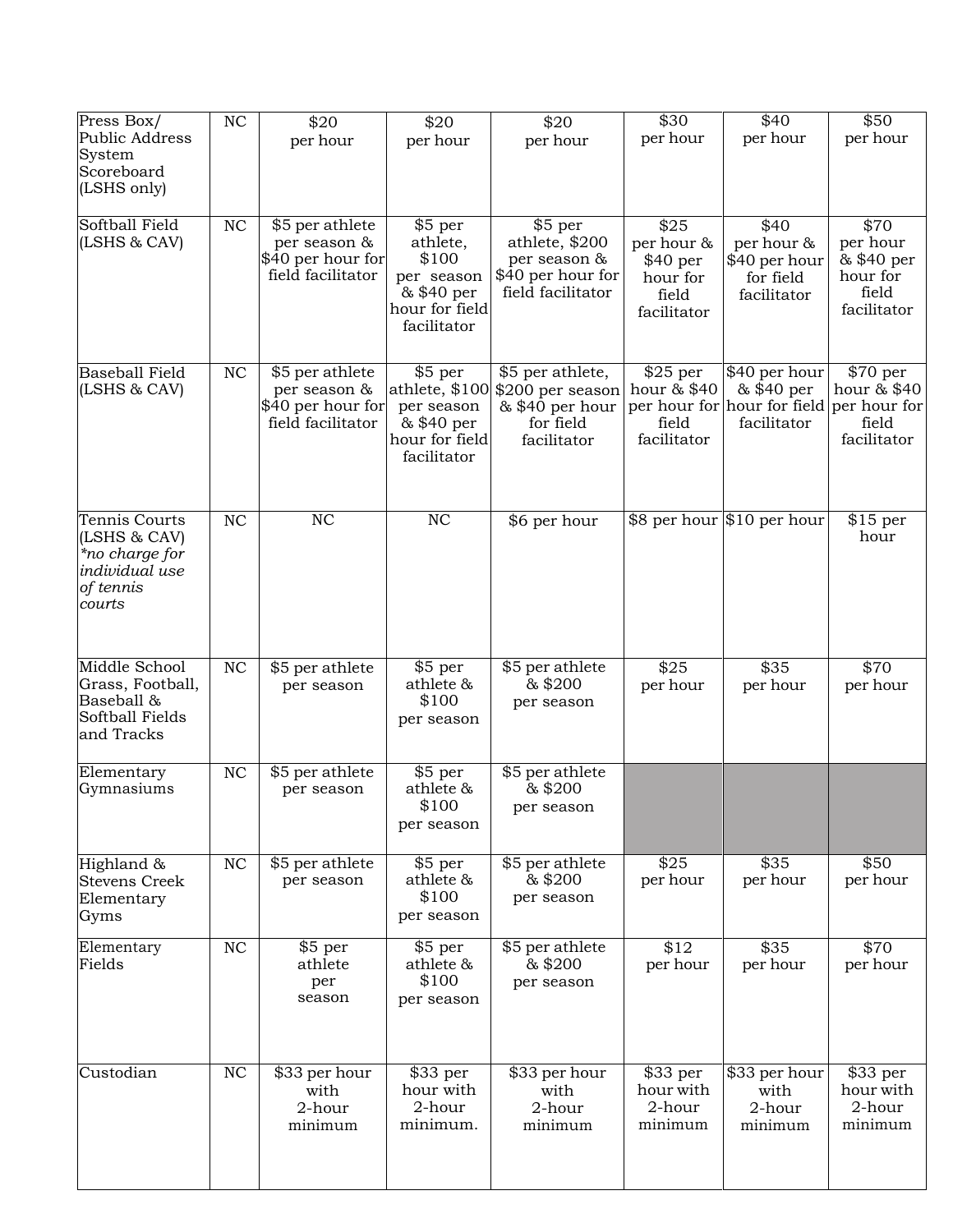| Utility Fee | NC | \$10<br>per hour | \$10<br>per hour | \$10<br>per hour | \$10<br>per hour | \$10<br>per hour | \$10<br>per hour |
|-------------|----|------------------|------------------|------------------|------------------|------------------|------------------|
|             |    |                  |                  |                  |                  |                  |                  |

- All turf and gated fields require a Field Facilitator responsible to open, close and facilitate field use during time of rental.
- Wheeled apparatuses (bicycles, scooters, roller-skates, skateboards, vehicles, etc. are not allowed on the tracks or in the stadium complex.
- No animals, food, or beverages other than clear water allowed on the tracks, turf, or fields.
- The current hourly rate for a field facilitator is \$40.00 per hour, minimum 2 hours. Field facilitators required for all turf and gated fields.
- The current hourly custodial overtime rate plus benefits is \$33.00.
- The current Technology Specialist overtime rate is \$40.00 per hour.
- The current Food & Nutrition Services staff overtime rate is \$32.00 per hour.
- Class IIA: Non-profit parent, staff, or citizen groups for schools or character building or child welfare, athletic teams serving a majority (80%) of LSSD residents, and groups concerned with public safety and public information of benefit to the citizens residing in LSSD.
- Class IIB: Non-profit athletic teams serving 51-79% of LSSD residents. Teams in Classification IIB will be scheduled after IIA teams and pay a facility use fee of \$100.00 per season in addition to all other fees assigned.
- Class IIC: Non-profit athletic teams serving 25-50% or less of LSSD residents. Teams in Classification IIC will be scheduled after IIB teams and pay a facility use fee of \$200.00 per season in addition to all other fees assigned.
- All Classification II categories will be charged \$5.00 per athlete/participant, per season.
- Utility fee is charged for all indoor facilities

| Classification      |                | <b>IIA</b>    | II B & C or III    | IV            | v                |
|---------------------|----------------|---------------|--------------------|---------------|------------------|
|                     |                |               |                    |               |                  |
| Facility Use        | NC             | UF \$10       | \$20               | \$20          | \$50             |
| Classroom           | <b>NC</b>      | UF \$10       | \$30               | \$25/day      | $\sqrt{$35/day}$ |
| PAC Manager         | <b>NC</b>      | \$40 per hour | $$40~\mathrm{per}$ | \$40 per hour | \$40 per hour    |
|                     |                |               | hour               |               |                  |
| Light               | <b>NC</b>      | \$15.00       | \$15.00            | \$15.00       | \$               |
| Technician          |                |               |                    |               | 15.00            |
| Sound<br>Technician | <b>NC</b>      | \$15.00       | \$15.00            | \$15.00       | \$15.00          |
| Custodian           | N <sub>C</sub> | \$33          | \$33               | \$33          | \$33             |

#### *PERFORMING ARTS CENTER*

On the campus of Lake Stevens High School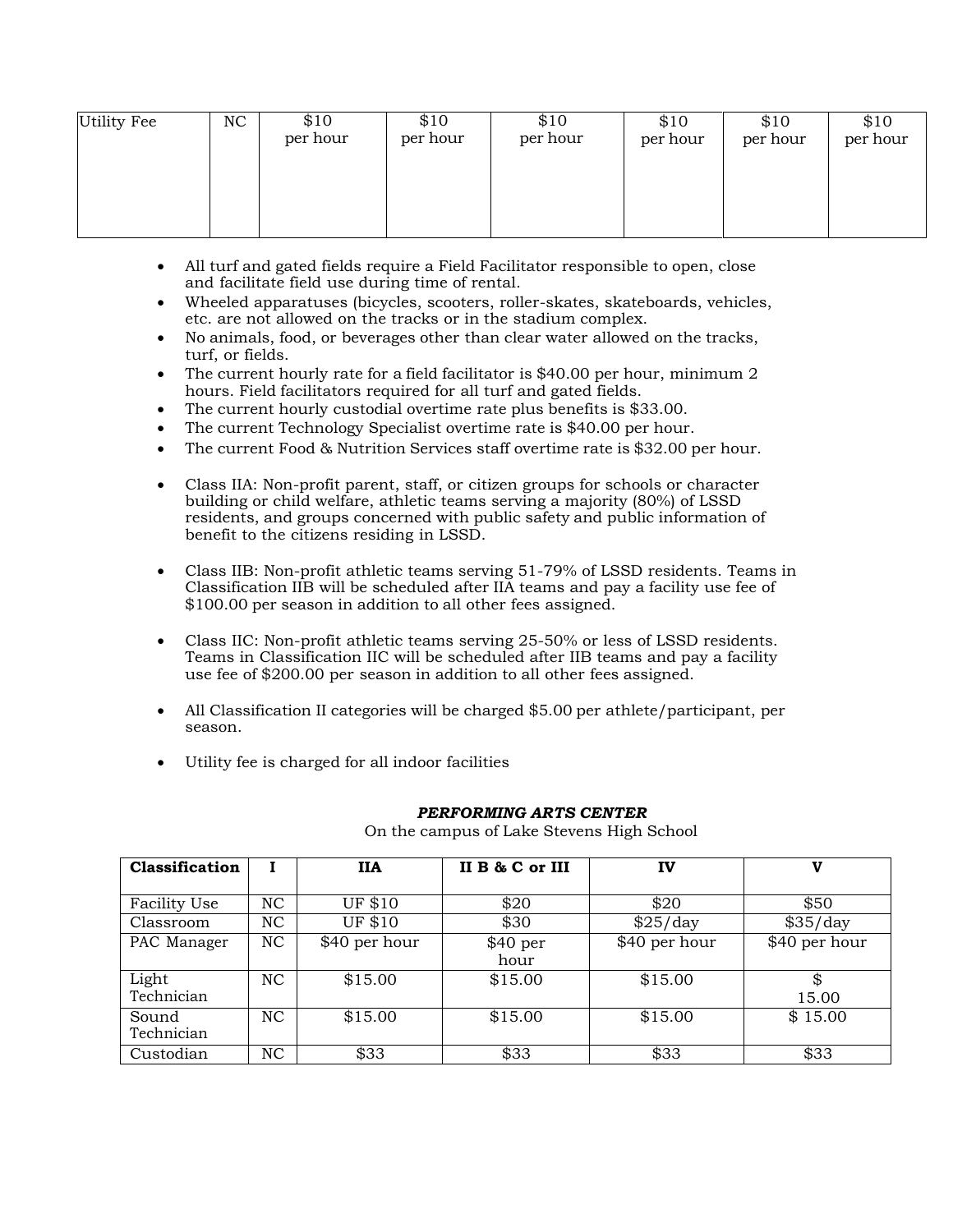| Lighting       | NC             | $$25$ per event<br>& \$10 hour for<br>every hour after<br>the first two | $$25$ per event &<br>\$10 hour for<br>every hour after<br>the first two | $$25$ per event<br>& \$10 hour for<br>every hour after<br>the first two | $$25$ per event $&$<br>\$10 hour for<br>every hour after<br>the first two |
|----------------|----------------|-------------------------------------------------------------------------|-------------------------------------------------------------------------|-------------------------------------------------------------------------|---------------------------------------------------------------------------|
| Risers         | NC.            | N <sub>C</sub>                                                          | \$10<br>per event                                                       | \$25<br>per event                                                       | \$75<br>per event                                                         |
| Projector      | NC.            | N <sub>C</sub>                                                          | \$10<br>per event                                                       | \$10<br>per event                                                       | \$45<br>per event                                                         |
| Public Address | NC             | N <sub>C</sub>                                                          | \$10<br>per event                                                       | \$25<br>per event                                                       | \$55<br>per event                                                         |
| Piano          | N <sub>C</sub> | N <sub>C</sub>                                                          | \$10<br>per event                                                       | \$25<br>per event                                                       | \$50<br>per event                                                         |

Rates are per hour (unless noted). Equipment is not to be removed from the building.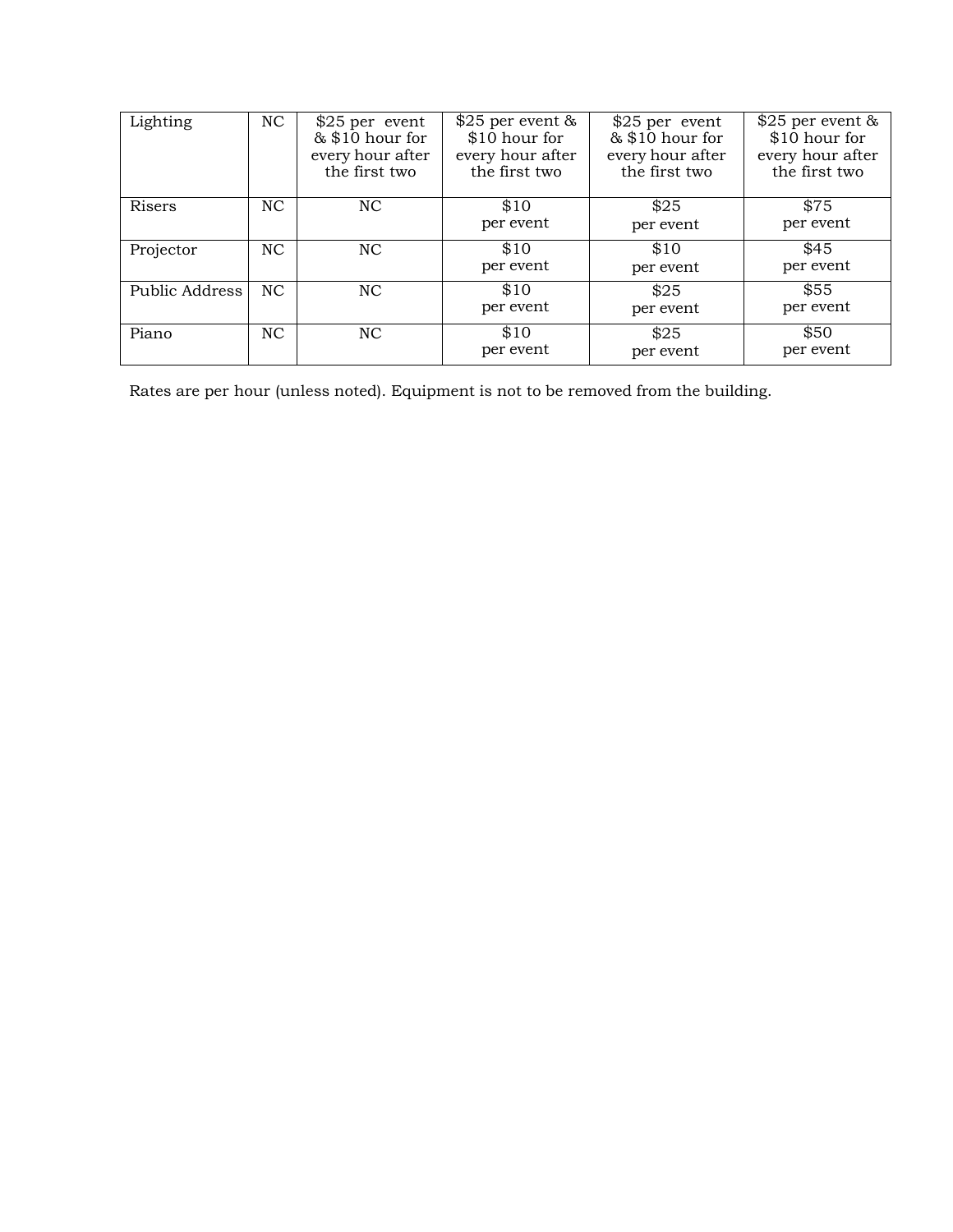Lake Stevens School District Pool New

PricingSenior age: 65

Single Admission

| Youth/Disabled/Veteran | \$3.00  |
|------------------------|---------|
| Adult                  | \$4.00  |
| Senior                 | \$3.00  |
| Dist. Employee         | \$2.50  |
| Family                 | \$12.00 |

| 10 Visit Passes        | \$27.00  |
|------------------------|----------|
| Youth/Disabled/Veteran |          |
| Adult                  | \$36.00  |
| Senior                 | \$27.00  |
| Dist. Employee         | \$22.50  |
| Family                 | \$108.00 |

#### Water Aerobics Single Admission

| Youth/Disabled/Veteran | \$4.00 |
|------------------------|--------|
| Adult                  | \$5.00 |
| Senior                 | \$4.00 |
| Dist. Employee         | \$3.00 |

| Water Aerobics 10 Visit | \$36.00 |
|-------------------------|---------|
| Passes                  |         |
| Youth/Disabled/Veteran  |         |
| Adult                   | \$45.00 |
| Senior                  | \$36.00 |
| Dist. Employee          | \$27.00 |